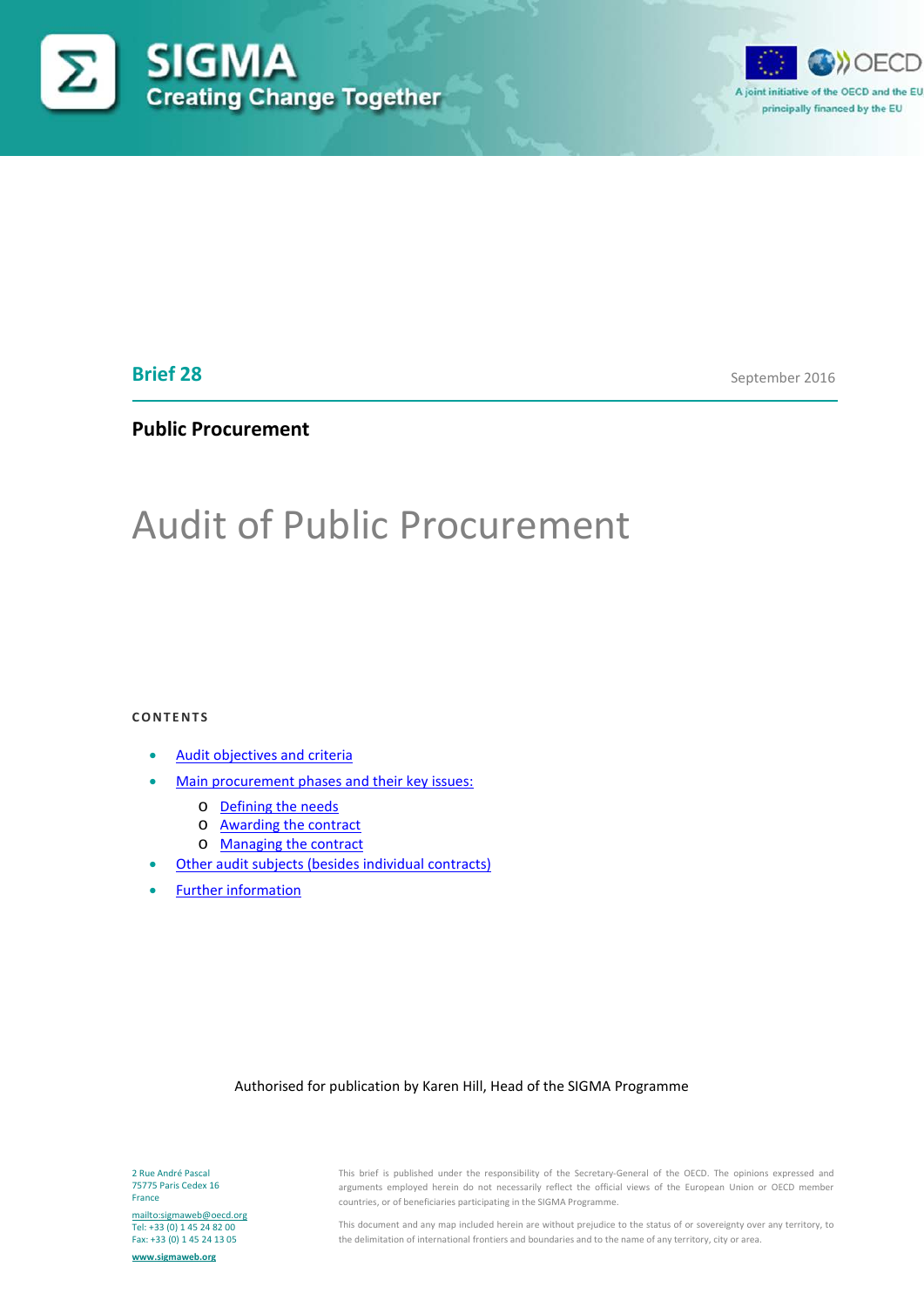## **Introduction**

The scope of public procurement is broad and incorporates a wide range of activities, all of which have the common aim of providing resources for the execution of tasks. In all cases, the public body has to choose a supplier and pay for the works or goods delivered or services provided. In most Member States, procurement represents up to 30% of public spending.

Supreme audit institutions (SAIs) audit the use of public resources, but their audit mandates and activities vary, as do national budgeting systems and public procurement regulations. This Brief aims to give guidance that is relevant and applicable to auditors when auditing public procurement, although they will certainly be operating within different frameworks and have different objectives and procedures. The Brief does not encompass all of the detailed steps of the procurement procedure. Based on audit experience, it examines the stages that are worth looking at and explains why. It also highlights those aspects that it is recommended to consider in more detail. In addition, it gives advice as to which documents the auditor might scrutinise in order to find evidence. Concise case studies, where available, and checklist questions for the auditor (in grey boxes) illustrate the main aspects.

The illustrations focus on individual procurement procedures, with an emphasis on regular purchasing contracts for goods and services. Concessions and public-private partnerships (PPPs), considered as alternative legal constructions, are touched on at the end of the Brief.

## <span id="page-1-0"></span>**Audit objectives and criteria**

The subject matter of the audit is the whole procurement process, which may be divided into three major phases:

- definition of needs;
- procedure to award the contract;
- management of the contract until its completion.

The audit may be launched when the procurement procedure is in a more or less advanced stage of preparation or once it has already been completed. The mandate of some SAIs encompasses the audit of procedures in both stages. It goes without saying that the potential impact is greater the earlier the audit starts. However, any risk of viewing the auditor as a participant in the process should be avoided.

The audit of procurement procedures involves both compliance audit and performance audit in most cases. Compliance criteria, against which the process is to be assessed, are based on the legal framework applicable in the particular context of the country. This context may differ significantly from country to country, and therefore the relevant context for the purpose of this Brief is considered to be the EU procurement regime.

In terms of performance, the auditor needs to assess whether the procedure and the decisions taken meet the "three E" criteria – economy, efficiency and effectiveness. Economy focuses on paying the cheapest price for similar goods and services, whereas efficiency is getting the maximum output of goods and services for a given input of public administrative resources (not only money), or minimising the input of such public resources for a given output of goods or services of the procedure. Effectiveness assesses whether the performance obtained, as an output of the goods or services procured, meets the objectives that were set.

Audit work is generally designed to examine whether:

- the process for determining the need for the particular procurement is valid;
- the award procedure is legal and public resources are being spent in line with applicable criteria.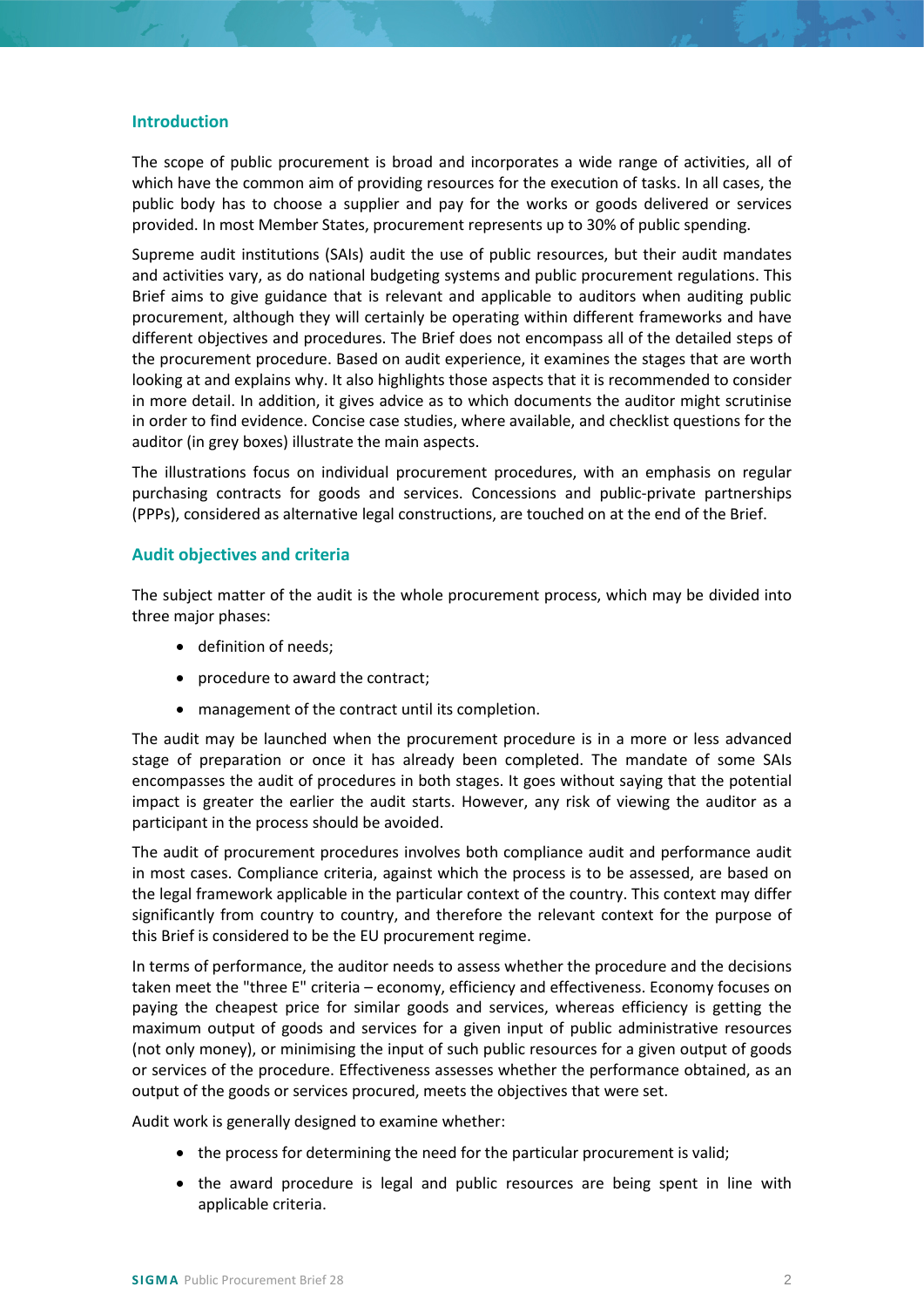In practice, the concrete aims and, accordingly, the scope of an audit may be quite varied. In some cases the audit may aim to find out whether the motivation of the public authority has properly justified the spending of public money for a particular procurement. Some SAIs may strive to verify if good public procurement practices have been followed, while others may concentrate on matters of formal compliance. Accordingly, an auditor may want to (1) look at the procurement function as a part of an audit of the accounts of a specific contracting authority; (2) find out if the procurement function works efficiently; (3) look at all or some of the procurement procedures to determine if they safeguard competition or if they bring good value for the public authority; or (4) look for guarantees that fraud and corruption are prevented. An auditor may need to go through a specific procurement procedure to gather evidence of its regularity and its adequacy with respect to the needs or to the value for money provided.

While in most cases compliance criteria are clear in principle, the question often remains whether the organisation being audited (auditee) achieved the best conditions possible under the given circumstances, in particular with regard to good prices. Of course, indicators of current market prices or of prices achieved in previous procedures may serve as a reference point. However, each competition is a singular event that takes place under the particular circumstances in effect at the time of the procurement – varying quantities, capacities available in the market, and technical progress. Thus, it is difficult to measure the results of a procurement process against set figures. Consequently, the audit may focus on whether the procedure followed was likely to achieve value for money. As a rule, such an achievement is only valid if the procedure has at the same time safeguarded competition, transparency and equal treatment.

# <span id="page-2-0"></span>**Main procurement phases and their key issues**

# <span id="page-2-1"></span>**1. Defining the needs**

The definition of needs should usually be based on the identification of one or several gaps in the public authority's ability to fulfil its task with respect to its aim of delivering services or improving its performance. The procurement is intended to fill such gaps.

The main features of the definition of needs are as follows:

- internal process;
- no restriction in the public procurement law;
- focus on performance aspects.

In any event, the auditor needs to assess whether the public authority has duly justified the procurement in terms of the quantity and specifications of the works, goods or services needed and whether it has considered and properly compared alternatives.

To accomplish that assessment, the auditor could look for supporting documents in the procurement files that:

- explain the scope and features of the procurement;
- consider, in cases of procurement of high political or other risk and high value, alternatives to the solution envisaged;
- compare the economic aspects of these alternatives from a value-for-money perspective[1,](#page-2-2) if such assessment is an objective of the audit.

<span id="page-2-2"></span> <sup>1</sup> This notion is explained in SIGMA Public Procurement Brief 1, *Public Procurement in the EU: Legislative Framework, Basic Principles and Institutions*, p. 6.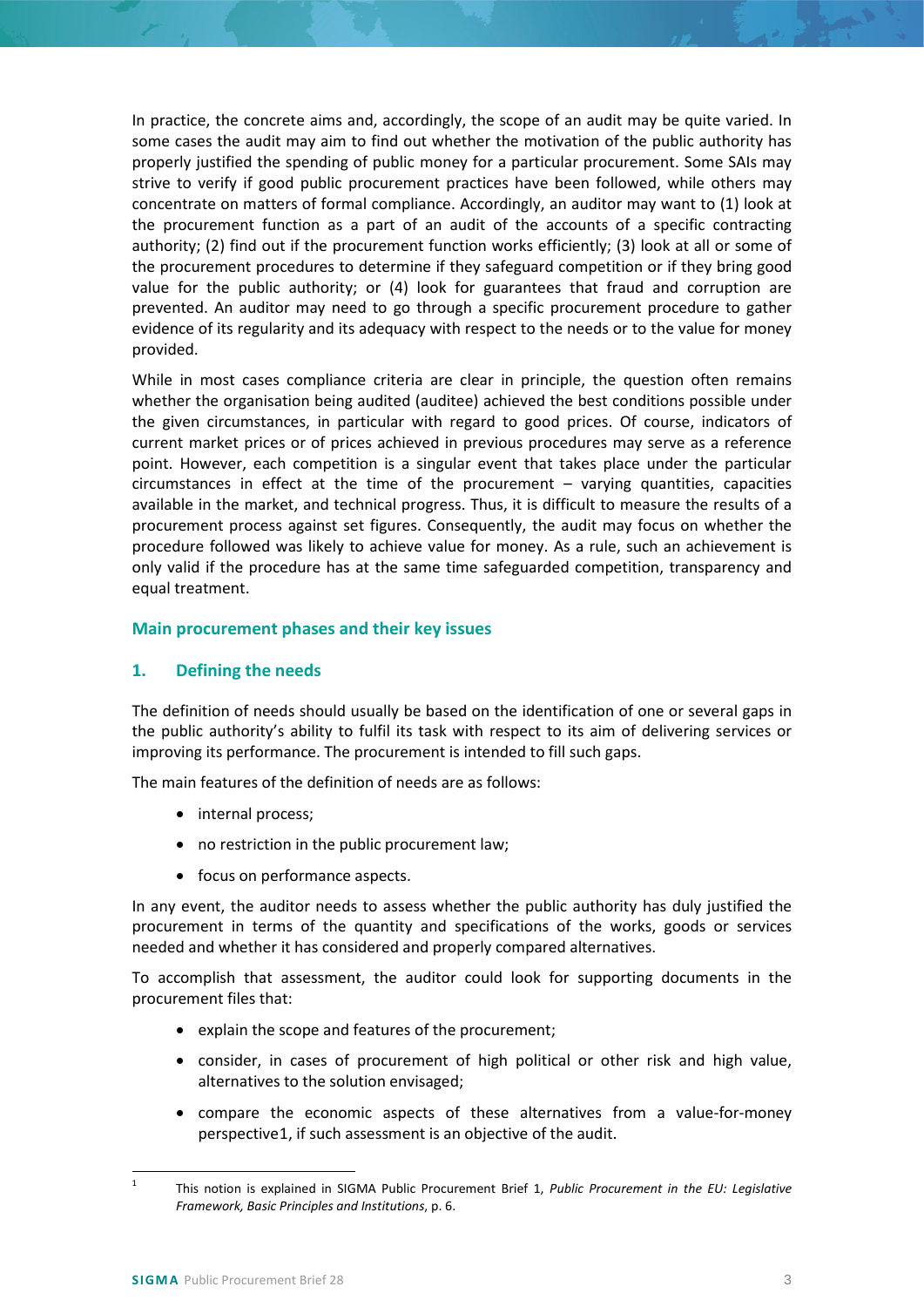It should be emphasised that the public authority is responsible for delivering and documenting motivations and calculations in order to make it possible to assess whether the procurement was justified and successful.

## **Case studies**

1) A department procured 250 computers to replace existing equipment that had not yet been amortised. This purchase was said to be necessary because new software was being implemented that, apparently, required a higher hardware capacity than the existing computers offered. The SAI scrutinised this motivation and discovered that the new software could have been used without restriction on the available computers. The procurement was therefore unjustified.

2) The maintenance of public roads was carried out by regional offices, which provided staff and equipment. The department purchased new machinery for one of those offices, including a roller for EUR 50 000. Looking for alternatives to this purchase, the auditor checked to find out how many rollers in total were already being operated and charged to capacity. He/she learned that several rollers in other offices had only had a few hours of operation and inferred from the data available that one of those rollers, in accordance with the actual local needs, could have been relocated instead of buying a new one for the office in question.

## **Checklist questions for the auditor**

- Has the public authority justified the procurement in terms of economy/ effectiveness?
- Is the number/scope necessary or would fewer/less also be sufficient?
- Are the technical specifications indispensable or would a lower level also suffice?
- Did the department consider all reasonable alternatives?
- Did the department compare these alternatives, while applying accurate figures and including all relevant aspects as well as agreed standards, and arrive at reasonable results?

## <span id="page-3-0"></span>**2. Awarding the contract**

The main features of the contract award process are as follows:

- external process;
- substantial governance by procurement law;
- focus on regularity, but including performance aspects.

When auditing public procurement, the auditor should bear in mind the nature and purpose of the EU public procurement regime. Although it is still rooted in budgetary law, the EU regime is nevertheless not only supposed to save public money but also to build the European common market. Three basic principles are derived from this very nature and the underlying legislation: **competition, non-discrimination/equal treatment, and transparency**.

The auditor is advised to verify first of all that the contracting authority has adhered to the spirit of these principles rather than just to the wording of detailed regulations. However, this task is not justification for a contracting authority to disregard the detailed rules. Although the violation of these rules in practice would appear to be a minor flaw that all too often leads to the exclusion of the economically most advantageous offer, it is necessary to emphasise that the fulfilment of these often formal requirements contributes in the end to the equal treatment of bidders.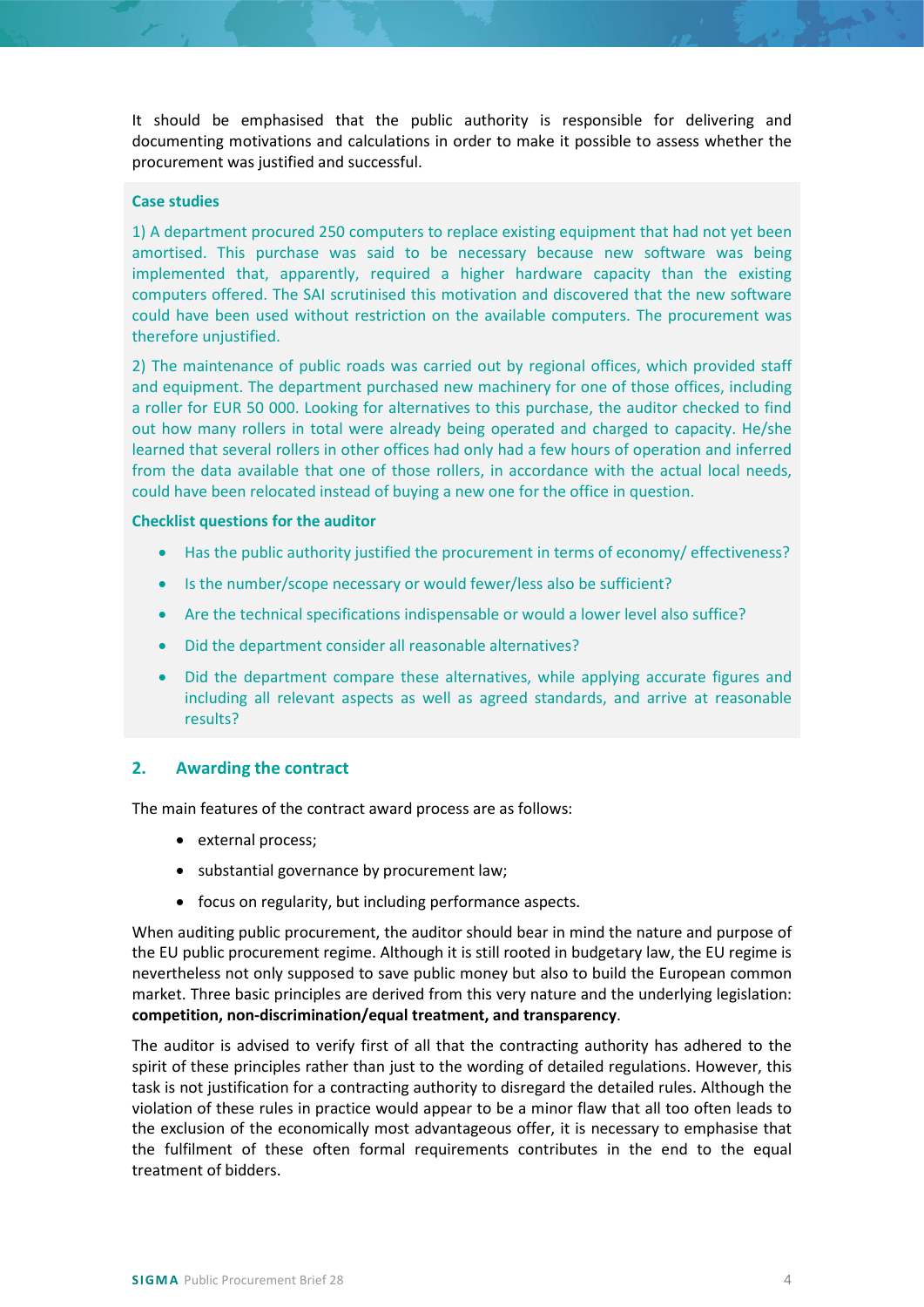Before the contracting authority may announce its intention to award a contract, a considerable amount of preparation needs to be done. This preparation is still an internal process, governed by the above-mentioned principles and a few detailed provisions, providing the very basis for the whole award procedure and the upcoming contract. This preparatory phase is often scrutinised by the auditor. The following aspects should be given special attention:

- description of performance;
- calculation of contract value;
- tender documents:
- award criteria;
- award procedure;
- notification;
- assessment of tenders.

#### *a. Description of performance*

The performance description is at the heart of the procurement procedure. Here the public authority describes its needs and the requirements (specifications) that the tenders must meet. The description must be stated in an unambiguous and comprehensive manner in order to ensure that all bidders understand it in the same way and that consequently the tenders they submit are comparable.

The performance description must comply in particular with the principles of equal treatment and transparency and thus must not discriminate against any product. This requirement means that the public authority is not entitled to demand a specific product brand or the like unless it is justified by the subject matter of the contract. The issue of technical specifications is particularly sensitive, as unjustified technical requirements could result in obstacles to competition and the preferential treatment of one supplier over another without these consequences being easily noticed.

As from the time of notification, the performance description has to basically remain unchanged, and it will become a part of the contract to be concluded. Only in negotiated procedures and innovation partnerships may the tenders be adapted, provided that the character of the performance required remains unaltered.

## *The performance description should be based on the definition of needs and – for the purpose of economy – comprise only the necessary requirements.*

#### **Case studies**

1) Specifications for the cushioning of office swivel chairs required a supporting slab made of compressed, moulded plywood, with at least a tenfold veneer and chair wheels of 55 mm in diameter. The vast majority of tenders submitted did not meet these requirements, as the compulsory character of the specifications had not been duly justified by the contracting authority since they did not have any influence on the functionality of the chairs.

2) Specifications for computers required white metal housing. These specifications were legally admissible in principle, but without any justified reasons being given, they unnecessarily excluded all other suitable products, thereby reducing competition. Furthermore, even if the public authority excludes all offers that do not meet the requirements and then assesses the remaining tenders or if it starts the procedure all over again with amended specifications, it will nevertheless be acting against legal provisions and/or the principle of economy.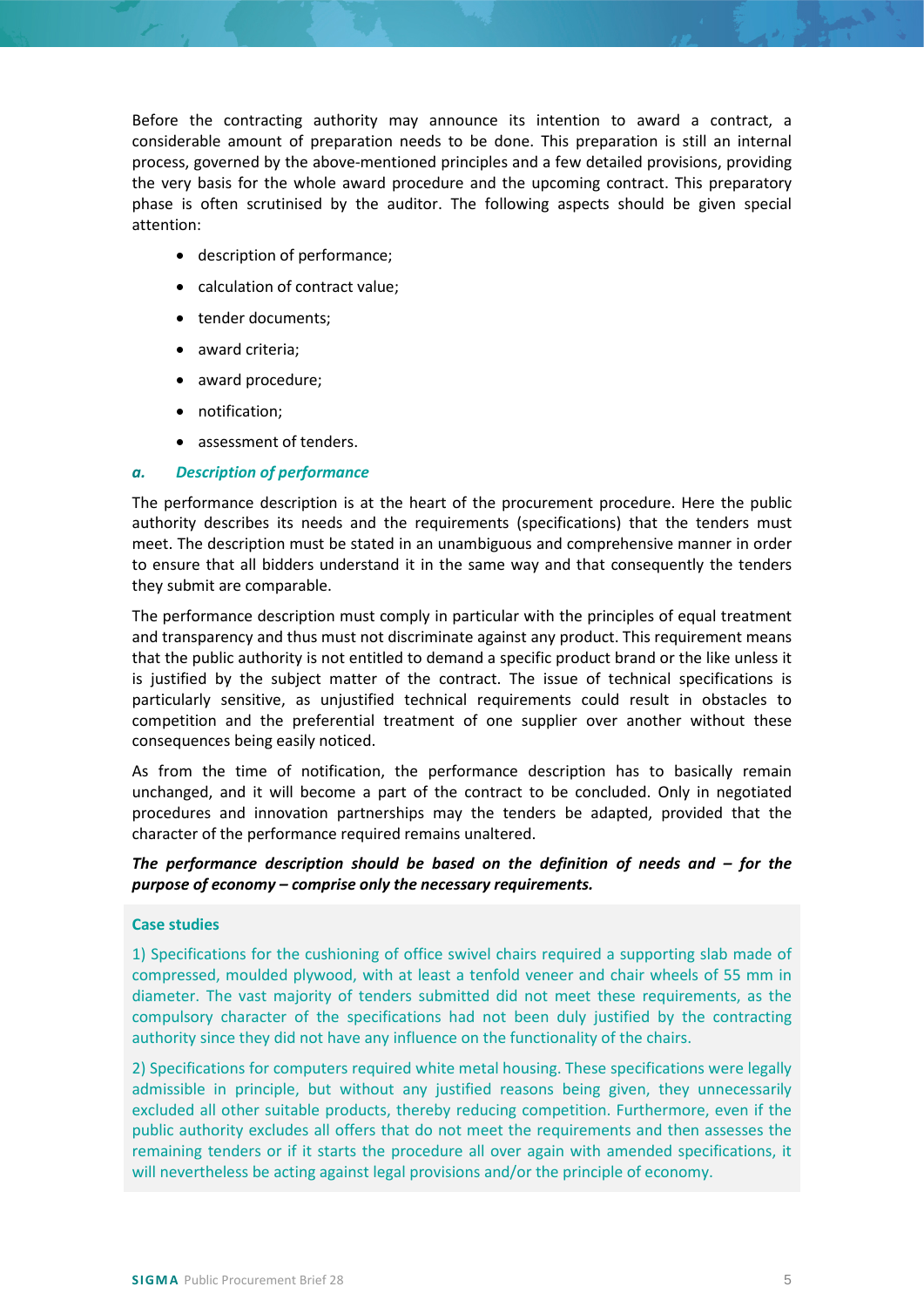Besides the legal issues, the auditor may choose to verify whether the contracting authority has considered the following performance aspects, which might have enhanced the chances of receiving economically favourable offers:

- aggregation of demand to make tendering attractive and thereby increase competition;
- short contract duration (as short as possible) to preserve the competitiveness of unsuccessful tenderers (but new invitations to tender would have to be launched in time);
- contract award by lots to enable small and specialised companies to tender, thus increasing competition.

However, the auditor must bear in mind that the above measures may be conflicting and may not necessarily be beneficial in all cases. For example, the possible advantages of a short contract duration would have to be set against the additional administrative cost of carrying out procurement more frequently. The justification that the auditee provides is important for an assessment.

#### **Checklist questions for the auditor**

- Was the performance description clear, unambiguous and comprehensive, giving a precise definition of the characteristics of the goods to be supplied and thereby making it possible for all concerned to understand it in the same way?
- Were the technical requirements strict enough to guarantee the desired performance without being unnecessarily rigid and thus bearing the risk of excluding otherwise favourable bids that did not comply with all of these requirements?
- Were any unjustified references to a specific make or source, a particular process, trademark, patent, type, or specific origin of production excluded from the technical specifications, thereby preventing the public authority from favouring or eliminating specific undertakings or products?

## *b. Calculation of contract value*

Public authorities often tend to calculate the estimated value of a contract in such a manner that it remains below the EU thresholds and thereby remains outside the scope of the EU procurement Directives<sup>[2](#page-5-0)</sup> (Directives) or national law. It should therefore be emphasised in this context that the calculation of estimated value is to take into account the total amount, including any kind of option (for example, possible additional supplies or services) or renewal, and that the public authority must not split the contract in order to remain below the thresholds.

#### **Case study**

An auditor suspects that the total amount needed for the procurement has been unduly split. To verify this suspicion, he/she needs to investigate beyond the related award documents. The auditor may scrutinise the compilation of invoices for the current year to determine whether similar purchases have been executed. In other cases it may be more revealing to verify the

<span id="page-5-0"></span><sup>&</sup>lt;sup>2</sup> Directive 89/665/EEC on the co-ordination of the laws, regulations and administrative provisions relating to the application of review procedures to the award of public supply and public works contracts, 21 December 1989; Directive 92/13/EEC co-ordinating the laws, regulations and administrative provisions relating to the application of Community rules on the procurement procedures of entities operating in the water, energy, transport and telecommunications sectors, 25 February 1992; Directive 2007/66/EC amending Council Directives 89/665/EEC and 92/13/EEC with regard to improving the effectiveness of review procedures concerning the award of public contracts, 11 December 2007.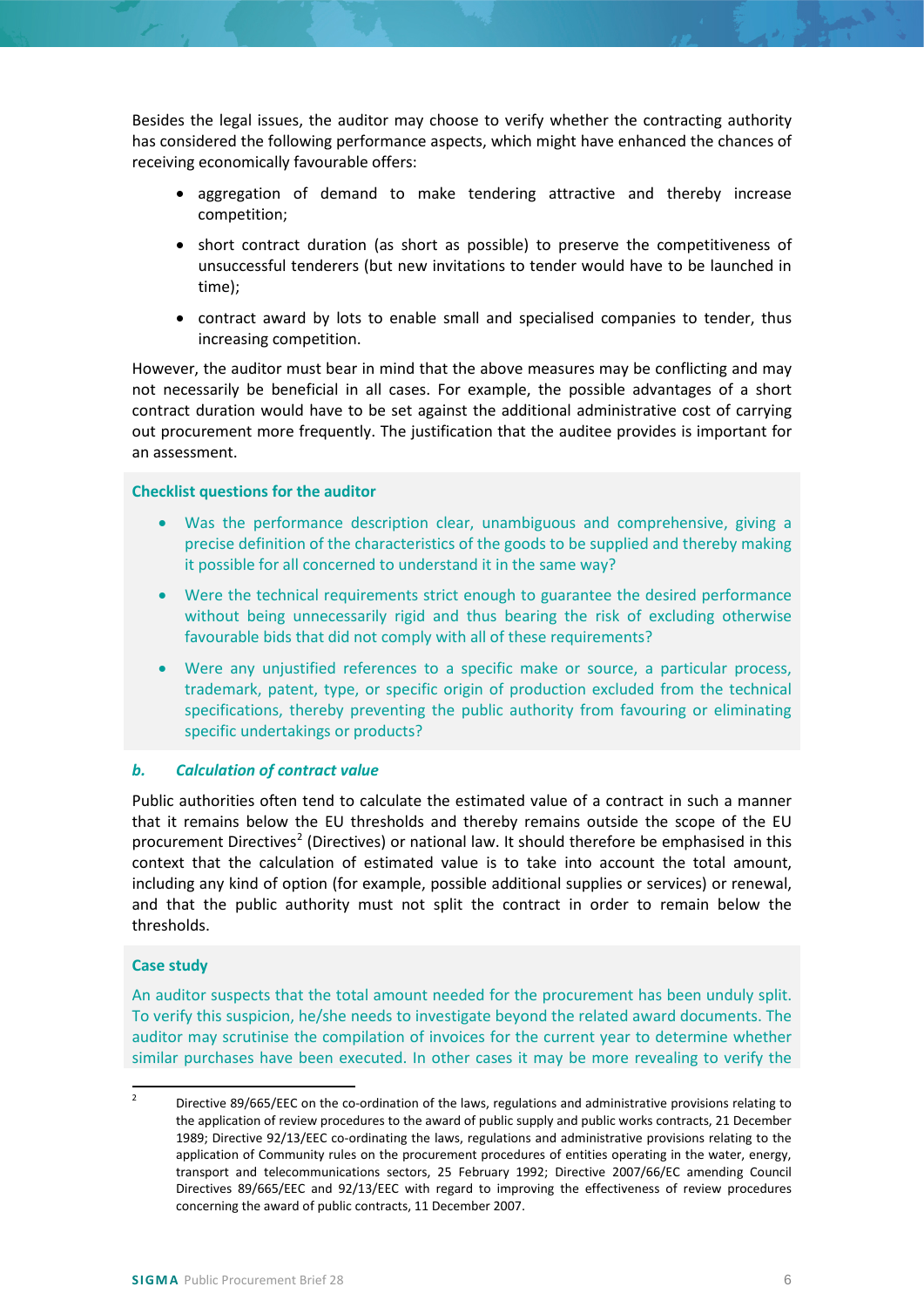definition of needs. A suitable approach may also be to estimate the total needs of the particular institution and compare them with the specific procurement to verify their consistency.

#### **Checklist questions for thr auditor**

- Did the public authority identify the required amount comprehensively, considering all of the relevant aspects of the performance, including options and provisions for renewal?
- Was the performance divided for valid reasons rather than just for the purpose of remaining below the EU thresholds?
- Was the estimation based on realistic and up-to-date prices?

## *c. Tender documents*

In addition to the performance description, the tender documents provide all of the relevant conditions for the competition. They inform the bidders about the content and form of the documents that they are obliged to submit attesting to their professional and financial ability, and about all of the declarations that the public authority requires. The public authority has some discretion concerning the documents required and the attestations that it seeks, provided that this discretion is justified by the subject matter of the contract. Furthermore, the public authority should be aware that unnecessarily strict requirements limit competition and reduce value for money. It should also bear in mind that it is obligatory, including for the public authority itself, to adhere to the rules once they have been set.

The auditor may choose to check in particular that the requirements concerning the suitability of bidders are both justified and sufficient, so as to exclude unsuitable bidders and so that the conditions allow a swift, smooth, transparent and non-discriminating procedure.

One measure to enhance the chances of advantageous offers is to allow variant offers to be included in procedures where the public authority is not intent on a particular technical solution.

#### **Checklist questions for the auditor**

- Did bidders fully understand, without any ambiguity, which documents and declarations had to be presented with the tender?
- Can bidders obtain all relevant information directly from the tender documents or does the public authority make reference to additional relevant information available only from other sources?
- Did the tender documents fix requirements for the suitability of bidders in terms of their personal situation, minimum capacity levels concerning economic and financial standing, and technical and/or professional ability?

## *d. Award criteria*

The most economically advantageous offer has to be determined on the basis of objective criteria. Furthermore, each criterion must be weighted in relation to all of the other criteria so as to provide an indication of its relative importance. The contracting authority is obliged to define these criteria and their weightings, which are to be published either in the notification or, as is often the case, in the tender documents. Clear, objective and admissible criteria are crucial for impartial and transparent awards, reducing the scope for arbitrary and corrupt decisions. All criteria that are reasonably linked to the subject matter of the contract are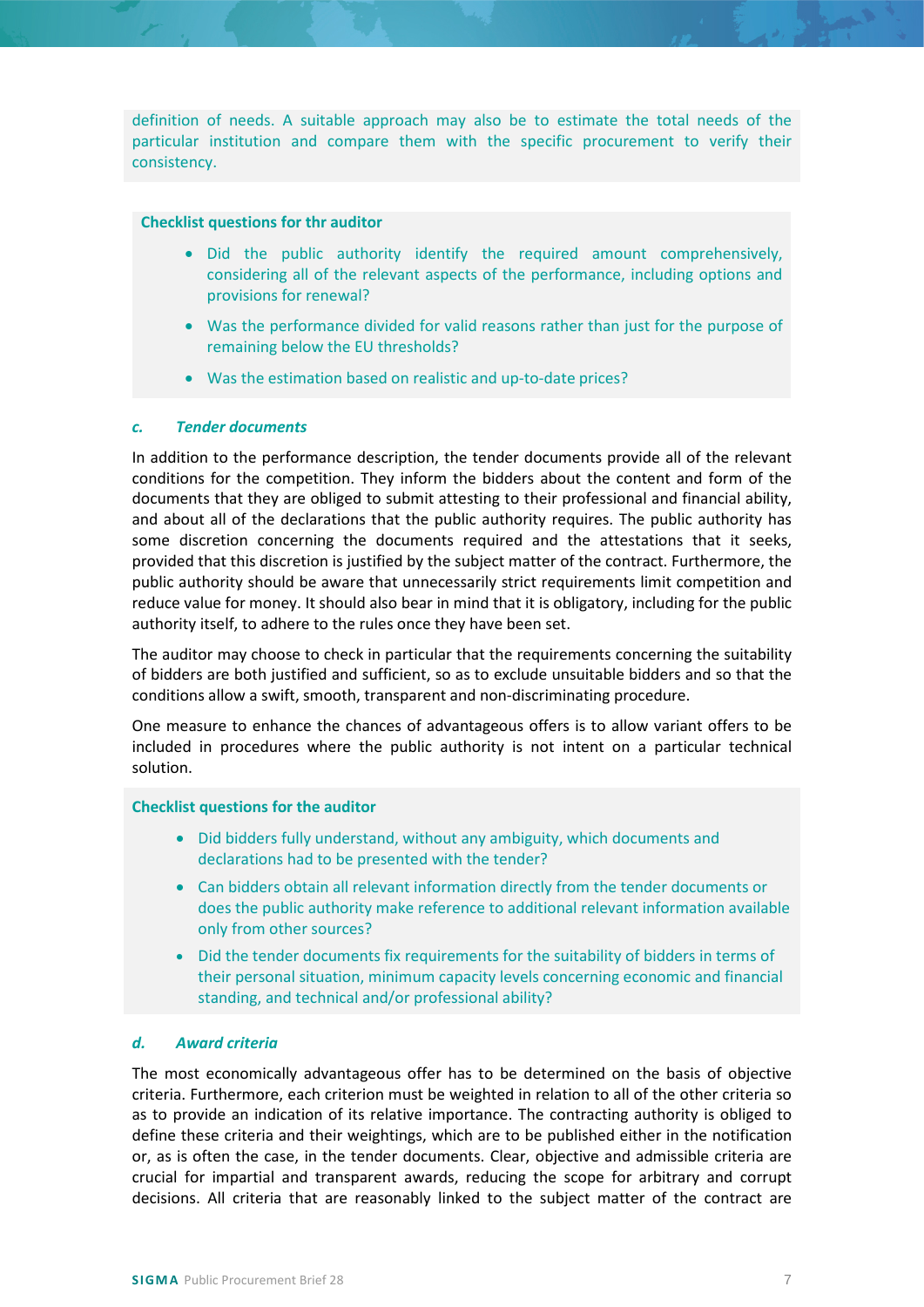legally admissible. As a rule, this is not true for criteria linked to the suitability of bidders, which, consequently, must generally not be considered as admissible award criteria. See SIGMA Public Procurement Brief 8, *Setting the Award Criteria*, for further information.

#### **Case study**

The relative importance of award criteria for a purchasing contract, as determined in the tender documents, is as follows: 50% price, 25% experience of the company, and 25% financial standing. Experience and financial standing as a rule are not award criteria but refer to the eligibility of bidders.

The auditor may also choose to verify that the criteria are designed to increase the probability of achieving value for money, not in general but with regard to the particular contract. To this end, the various aims of the criteria, weighting, and scoring method include the following:

- Criteria
	- o explicitly representative of the performance desired;
	- o linked to economic aspects;
	- o transparent and easily understandable for bidders.
- Weighting
	- o corresponding to the relative importance of the particular aspect for the public authority;
	- o inclusive of price elements.
- Scoring method
	- o manageable;
	- o correct and fair;
	- o balanced, allowing an even allocation of assessment points.

#### **Case study**

The criteria and weighting for the purchase of copy machines were as follows: 50% purchase price, 30% technical specifications beyond the minimum parameters, and 20% environmental aspects. However, legally compliant copy machines may vary significantly in terms of their lifespan, spare parts supply, consumables (e.g. toner), availability, and maintenance costs. These aspects need to be considered at least and decisions duly documented by the public authority.

Note: Contracting authorities are permitted to use life-cycle costing in assessing the most economically advantageous tender. See SIGMA Public Procurement Brief 34, Life-cycle Costing, for further information.

*A proper relation between the definition of needs, the performance description and the award criteria is crucial for achieving value for money. Specifications legitimately required for the task must be highlighted in the minimum requirements of the performance description and accordingly reflected in the design of award criteria and their relative weighting.*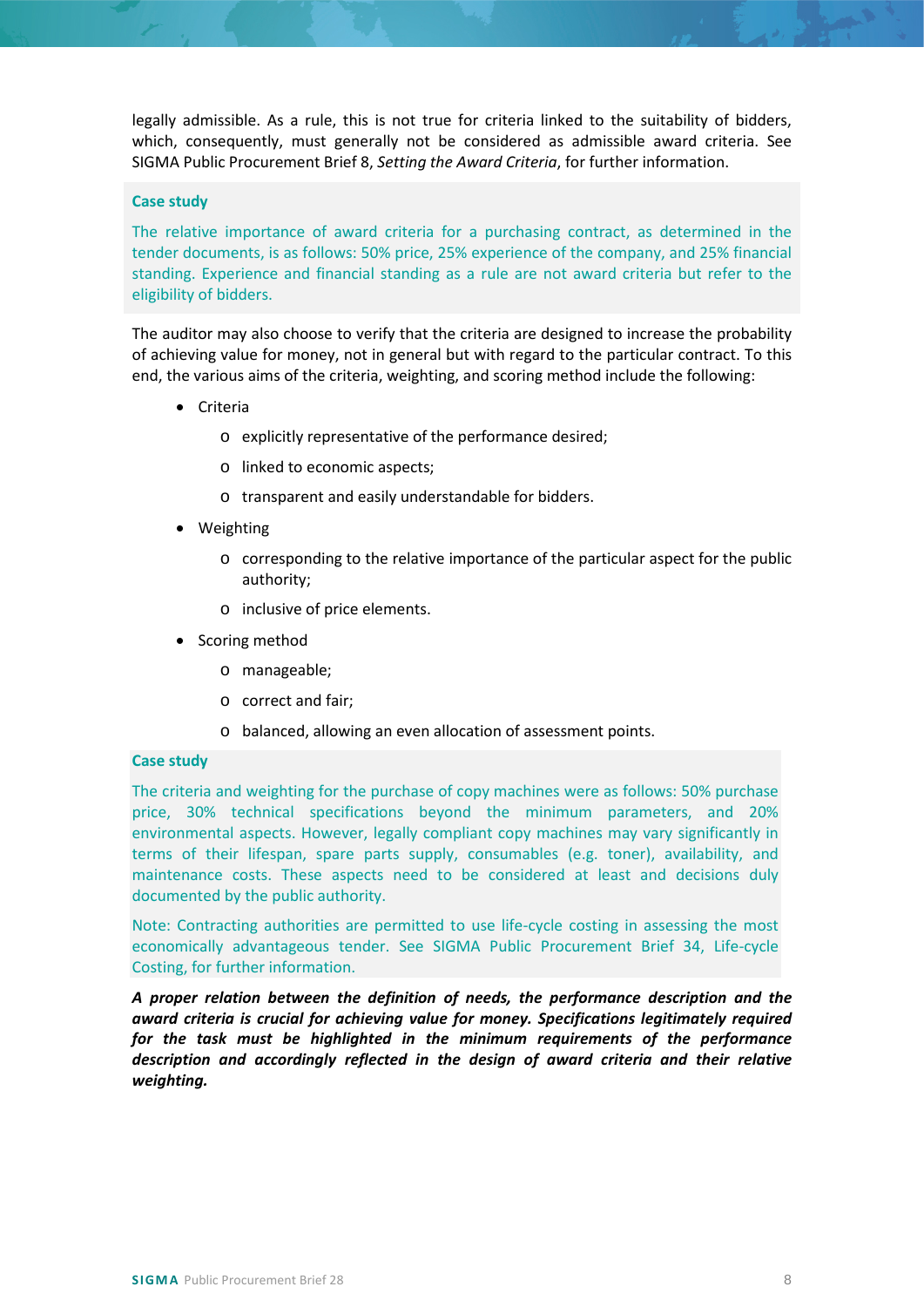#### **Checklist questions for the auditor**

- Has the public authority clearly defined the award criteria?
- In the event that the award criteria target the most economically advantageous tender, are the sub-criteria (a) different from those defined for the qualification of bidders; and (b) linked to the subject matter of the contract, properly reflecting the main focus and the importance of the performance elements?
- Is the weighting coherent, convincing and concise, leaving little scope for arbitrary evaluation?
- Are the criteria and sub-criteria suitable for selecting the tender that offers the best value for money? Do they take the price into consideration in a reasonable way?

#### *e. Award procedure*

The selection of the award procedure has consequences for the scope of competition.

The public authority has the option to follow an open or a restricted procedure. It must not conduct a competitive procedure with negotiation, competitive dialogue or innovation partnership procedure unless certain conditions are satisfied, as described in the legislation. In practice, negotiated procedures are often used, regardless of the fact that the conditions are rarely verified. Notable consequences of this practice are restricted competition and negotiations on performance and price, which make it more difficult for the public authority to guarantee equal treatment and transparency. Public authorities have frequently awarded contracts without launching any kind of procedure, which is a major violation of EU procurement regulations and may lead to the nullity of contracts. The auditor may uncover such cases by verifying the compilation of invoices and requesting the corresponding award documentation.

Each restriction of bidders may imply:

- exclusion of potentially favourable offers;
- enhanced risk of undue influence in the assessment;
- facilitation of unauthorised co-operation between bidders.

#### **Checklist questions for the auditor**

Bearing the above in mind, auditors would often ask:

- Did the public authority take a documented and well-founded decision on the choice of procurement procedure?
- Did the public authority opt for the procedure offering the most open competition given the circumstances?
- When exceptional negotiated procedures were used, did the contracting authority give sufficient and reasonable reasons and evidence for its choice, explaining why an open or restricted procedure was not possible?
- Did those conditions actually exist?

#### *f. Notification*

Notifying the intention to award a contract and publishing the rules governing the procedure are crucial for a fair and open competition. The Directives include a series of regulations concerning the form of notification and the time frame for the procedure. These regulations establish the conditions for ensuring true competition, adequate time for preparing serious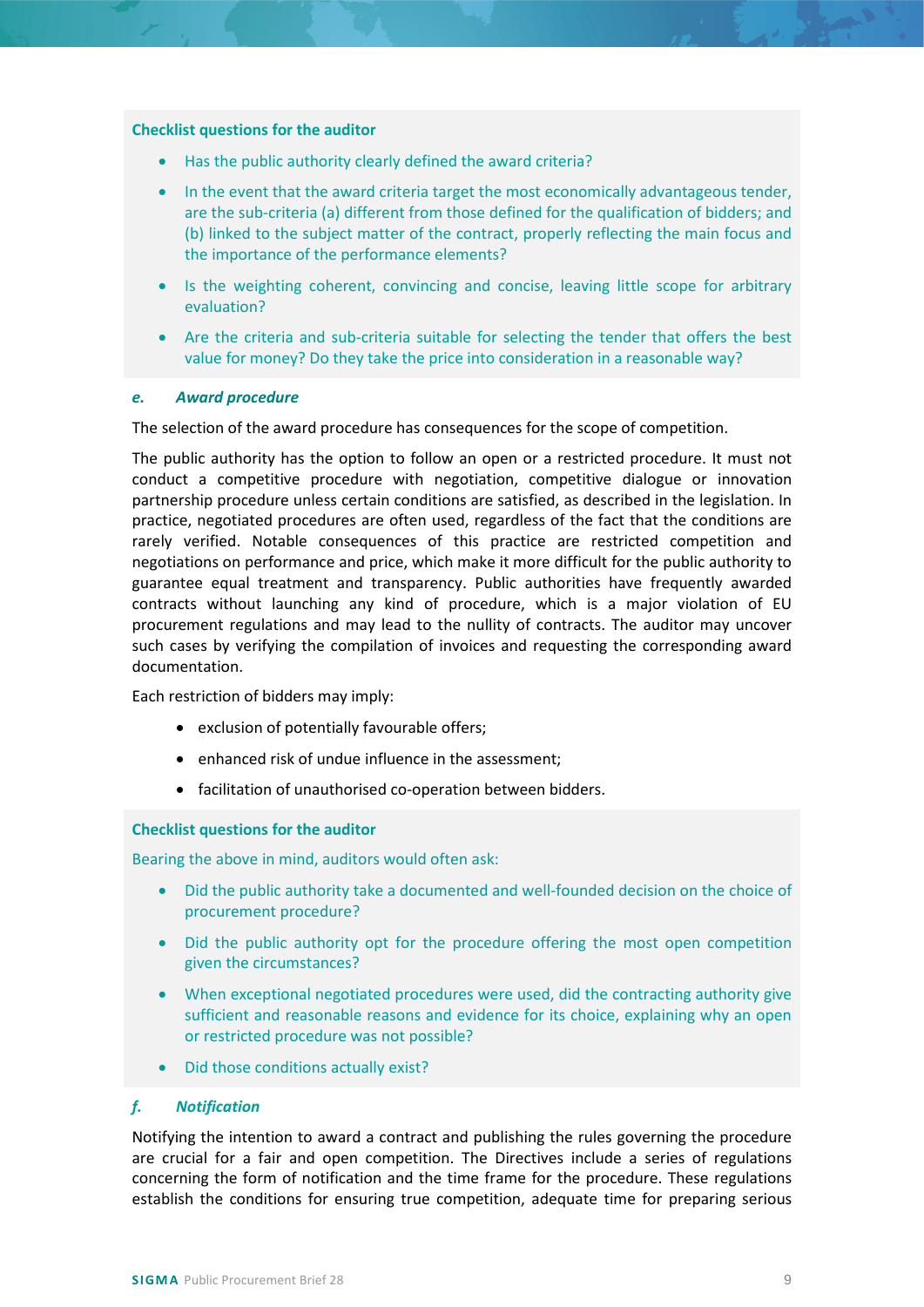tenders, equal treatment, and transparency. The Court of Justice of the European Union (CJEU) considers, therefore, that their violation would have serious consequences for the legitimacy of the procedure. It is important that the auditor also verifies the relevant decisions taken in this regard.

## *g. Assessment of tenders*

Award procedures are typically conducted in four separate steps:

- formal review of bids
- assessment of the suitability of bidders
- confirmation of exclusion causes for tenders
- evaluation of tenders.

The analysis of the four steps above must be carried out in the framework of each specific procedure.

Before the assessment of bidders takes place, a **formal verification** should be carried out of the compliance of candidates with basic requirements, such as meeting deadlines and submitting information.

#### **Checklist questions for the auditor**

- Did the contracting authority only evaluate bids meeting formal requirements?
- Are the reasons for the acceptance and rejection of tenders in line with the tender documents and properly documented?

The contracting authority should admit only those **bidders** that demonstrate **eligibility**, including the minimum capacity levels set in the procurement documents.

When assessing the suitability of bidders according to the conditions established in the tender documents, the principles of equal treatment and transparency must also be observed.

The contracting authority must document the process of selecting candidates, stating the reasons for the selection or rejection.

#### **Checklist questions for the auditor**

- Was the qualitative assessment of candidates independent and did it occur prior to the evaluation of tenders?
- Is the process of selecting candidates documented, including the reasons for their selection or rejection?
- Did the contracting authority assess the suitability of bidders exclusively on the basis of the requirements and certification previously announced and in a non-discriminatory manner?

Practical experience has shown that it is important that these steps be performed separately, as the focus shifts between the bidders and the tenders themselves. It is crucial for the criteria that are relevant at each stage to remain separate. Public authorities often neglect this important element of the process.

Once the suitability of bidders has been verified, the subsequent steps of the award process deal only with the tenders and no longer with the bidders. From that moment on, only the bids that have met all of the announced requirements are admissible for evaluation.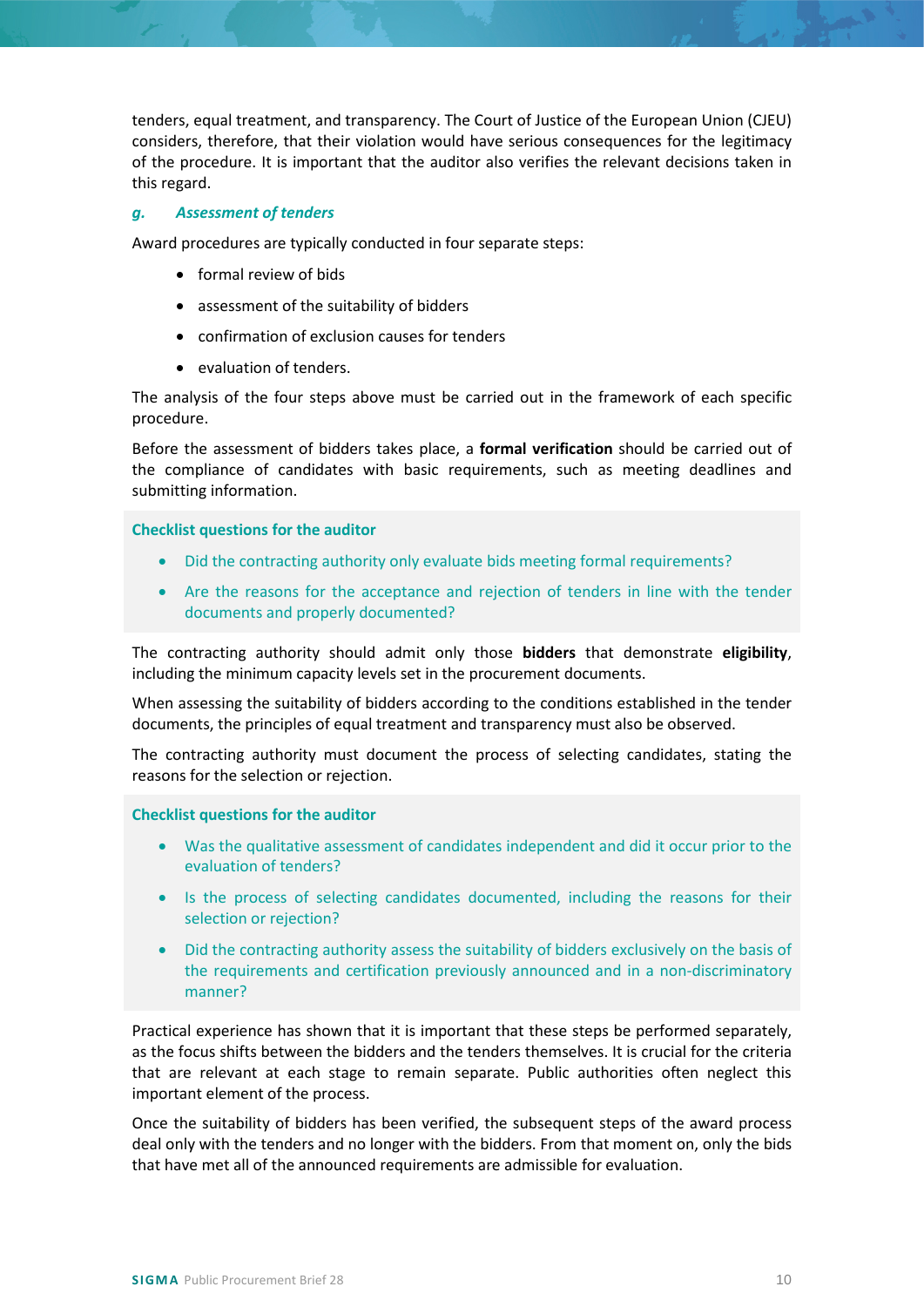For the evaluation, the public authority may first of all exclude tenders that cannot be accepted for various reasons, such as not fulfilling performance conditions. In the case of abnormally low prices, the bidder must be given the chance to explain the cost estimates prior to exclusion.

#### **Checklist questions for the auditor**

- Did the contracting authority verify whether the tenders met performance requirements?
- Is there evidence of an abnormally low price?

The final evaluation and award process must be demonstrably objective and transparent and based **solely on all the published criteria**. Admissible variants that meet the requirements must be evaluated in the same way as the other bids.

The award decision is based on the result of the evaluation of tenders.

In open and restricted procedures, any dialogue with candidates that could be construed as a negotiation on price or other tender elements is forbidden.

## **Checklist questions for the auditor**

- Is the evaluation process documented?
- Did the contracting authority evaluate only the tenders that had been duly accepted in the three previous steps?
- Did the contracting authority evaluate and rank the bids against all the criteria, and only those published, and the relative weighting that it had published in the procurement documents?

## <span id="page-10-0"></span>**3. Managing the contract**

Once the contract has been concluded, public procurement regulations are of limited application. In this phase, the auditor may focus on whether the contract is duly executed, while safeguarding the rights of the public authority. In this context, the auditor may check how the public authority handles payment commitments or issues of warranty, contractual shortcomings and damages. This verification often covers aspects of compliance, and even financial auditing may be included with regard to adherence to budgetary regulations for payment.

However, in the execution stage public authorities often need to modify the works, goods or services contracted. This need raises the question of whether such modifications of works, goods or services, which may include additional requirements, must be awarded in a new procurement procedure.

Changes (or modifications) may result from several circumstances, such as:

- unexpected technical reasons, such as geological surprises or new legal requirements;
- suggestions for the replacement of technical solutions or materials;
- supplementary needs, as the public authority is purchasing more than was awarded.

Flexibility to change the performance of a contract without going through a new procurement procedure might be necessary in order to fulfil needs and obtain savings. Such flexibility could, however, also represent a lack of respect for the rules, a decision favouring or rewarding a supplier, avoidance of an open procurement procedure, or a way of overcoming budgetary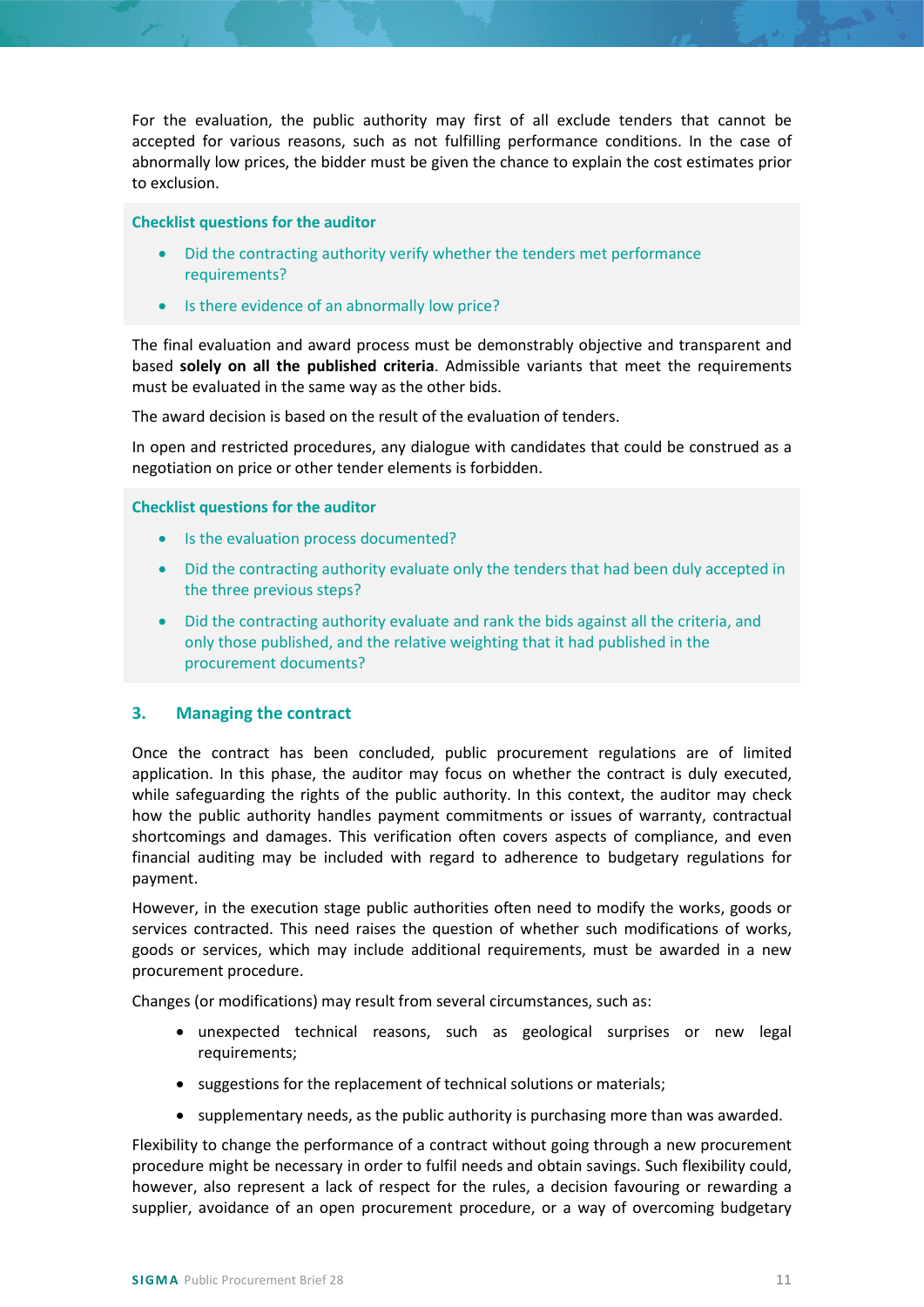constraints, which most of the time involve supplementary costs. Changes to the original contract, which could otherwise be regarded as the award of a new contract, are thus only permitted in limited circumstances.

The Public Sector Directive<sup>[3](#page-11-1)</sup> sets out the limited circumstances in which a contract may be modified during its performance without the requirement for a new tender and the award of a new contract. The legal provisions concerning these modifications are detailed and technical. Auditors undertaking an audit of compliance with these legal provisions should refer to SIGMA's Public Procurement Brief 38, *Contract Modifications*, for further detail.

# <span id="page-11-0"></span>**Other audit subjects (apart from individual public contracts)**

Although this Brief concentrates on individual procurement procedures leading to an individual contract, audit may also cover framework agreements, concessions and PPPs, or it may focus on other aspects of the procurement system.

Concerning **framework agreements**, the auditor usually checks three aspects:

- Was the agreement awarded according to the rules described above?
- Was the public authority entitled to use the agreement?
- Was the contract within the scope of the agreement?

**Concessions for works and services** are covered by the Concessions Directive<sup>[4](#page-11-2)</sup>. The Concessions Directive does not specify a particular procedure to be followed for the award of concessions. It does, however, require the procedure for granting the award to comply with some general principles and procedural safeguards. Member States are free to designate a particular procedure or procedures, which may be used to award a concession contract that is subject to compliance with the general principles and procedural safeguards. Audit issues may include the correct choice of the concessions route compared to the public contract solution and the assessment of compliance of the procedure used against the Member State's legislation or rules implementing the Concessions Directive. Long-term contract management issues may also be of concern, particularly as concessions are often awarded for a relatively long period of time.

**PPPs** (which in some cases may be a type of concession) basically constitute an issue of economy. The issue is whether a PPP, if compared to the public contract solution and if financial arrangements are taken into consideration, is the most favourable solution for the contracting authority. To compare the two solutions the auditor may assess, by consulting the documents of the public authority, whether consideration has been given to all cost elements, especially those that become effective only in the long term and those that are risk-related, and this assessment is often difficult for the auditor to carry out. Again, it is the public authority that has to provide sufficient justification and evidence, and if it fails to do so, in the audit report the auditor often highlights this failure as a substantial shortcoming. In terms of compliance, the procurement regime is applicable to PPPs, offering special regulations for comprehensive and complicated issues, such as the competitive dialogue or innovation partnerships.

In some cases a PPP may be classified as a concession, and therefore compliance is assessed against the particular law or regulations applying in a Member State to the award of concessions.

<span id="page-11-1"></span><sup>&</sup>lt;sup>3</sup> Directive 2014/24/EU on public procurement and repealing Directive 2004/18/EC, 26 February 2014.

<span id="page-11-2"></span><sup>4</sup> Directive 2014/23/EU on the award of concession contracts, 26 February 2014.